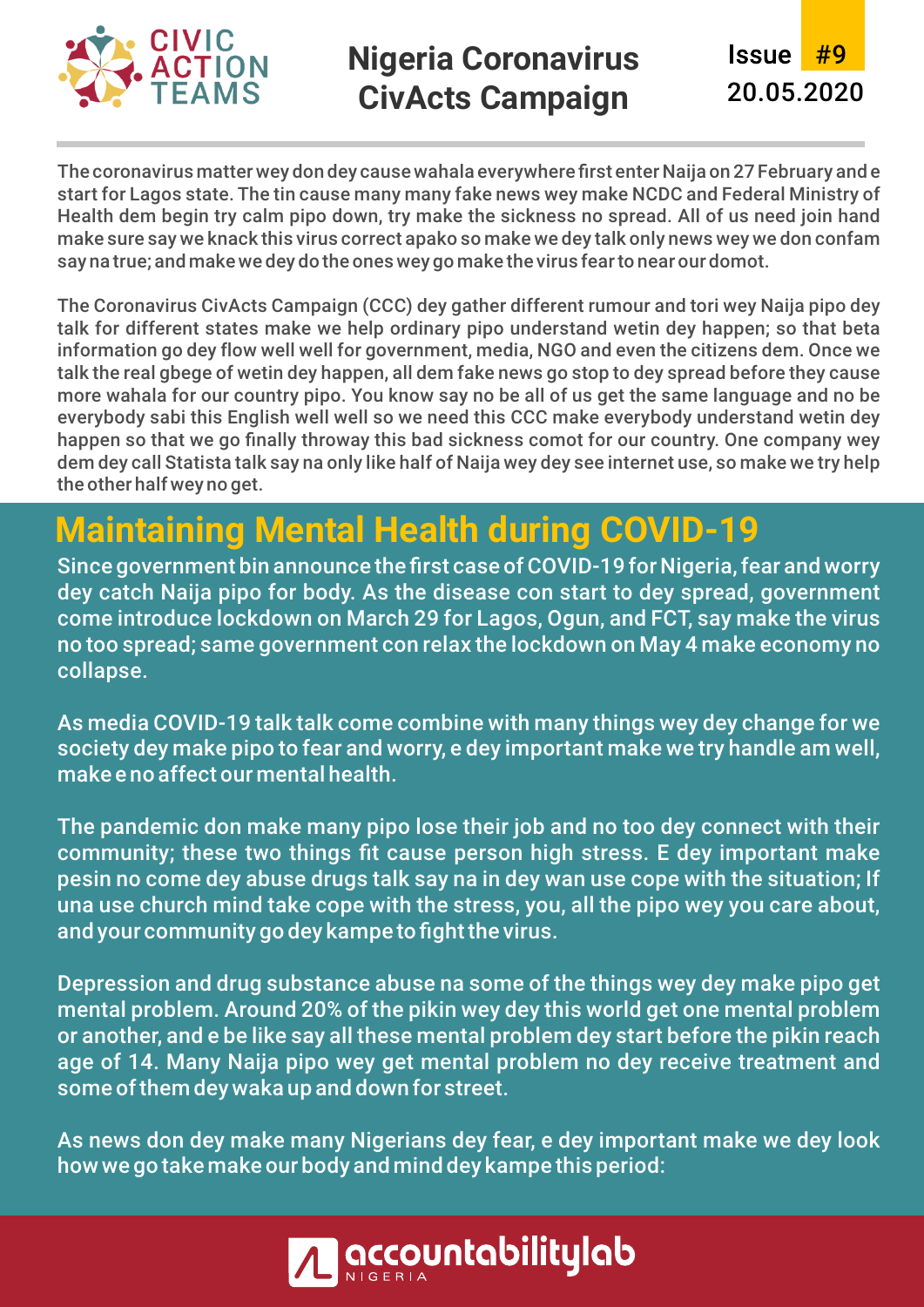# **Ways to take focus on wellness for COVID19 times**



**Make we connect with our family and our padi padi**



**Avoid INo dey listen to news everytime**



**Create routine wey dey healthy** 



This time dey good to dey connect with our friend and family members, the ones wey dey close and far away. We fit reach them with many app like Whatsapp and Skype; we fit call their phone too.

E dey helpful to dey connect online with pipo wey dey reason like us. If you wan manage your mental health, dey join online chatroom where you fit chat and get inspiration about the things wey you get passion for.

No too dey watch or listen to news on COVID-19 everytime because e fit cause you stress or dey make you fear. As new news dey drop everytime on the virus, pipo fit dey worry.

Make sure sey the news you dey read na from source wey you fit trust like NCDC and WHO so you fit dey prepare make you know how you go take protect your family. E better make you only dey get update about the virus like once or twice in a day. Make sure say na true tori you get, avoid yeye tori. True tori go help reduce the fear.

If you get routine even as you dey house, e go help your mind and body dey strong. Set time wey you go dey wake, eat, and sleep. To dey strong, chop and rest well. If you wan make your immune system dey strong, make sure sey you dey maintain healthy lifestyle. No dey take drug wey doctor no prescribe for you for hospital. Youth and children fit dey express theirself by to dey draw picture; e go help them exercise their skills as them dey keep social distance.

As you dey protect yourself, you fit dey support other pipo. If you fit help pipo when dem need help, na you and the person go enjoy am. If we wan fight COVID-19, all of us need to gather and join hand as one community.

You fit dey share stories and pictures wey dey positive and hopeful about local pipo wey don experience COVID-19. Example na pipo wey don recover or pipo wey dey support their friends and family when dem catch the virus.

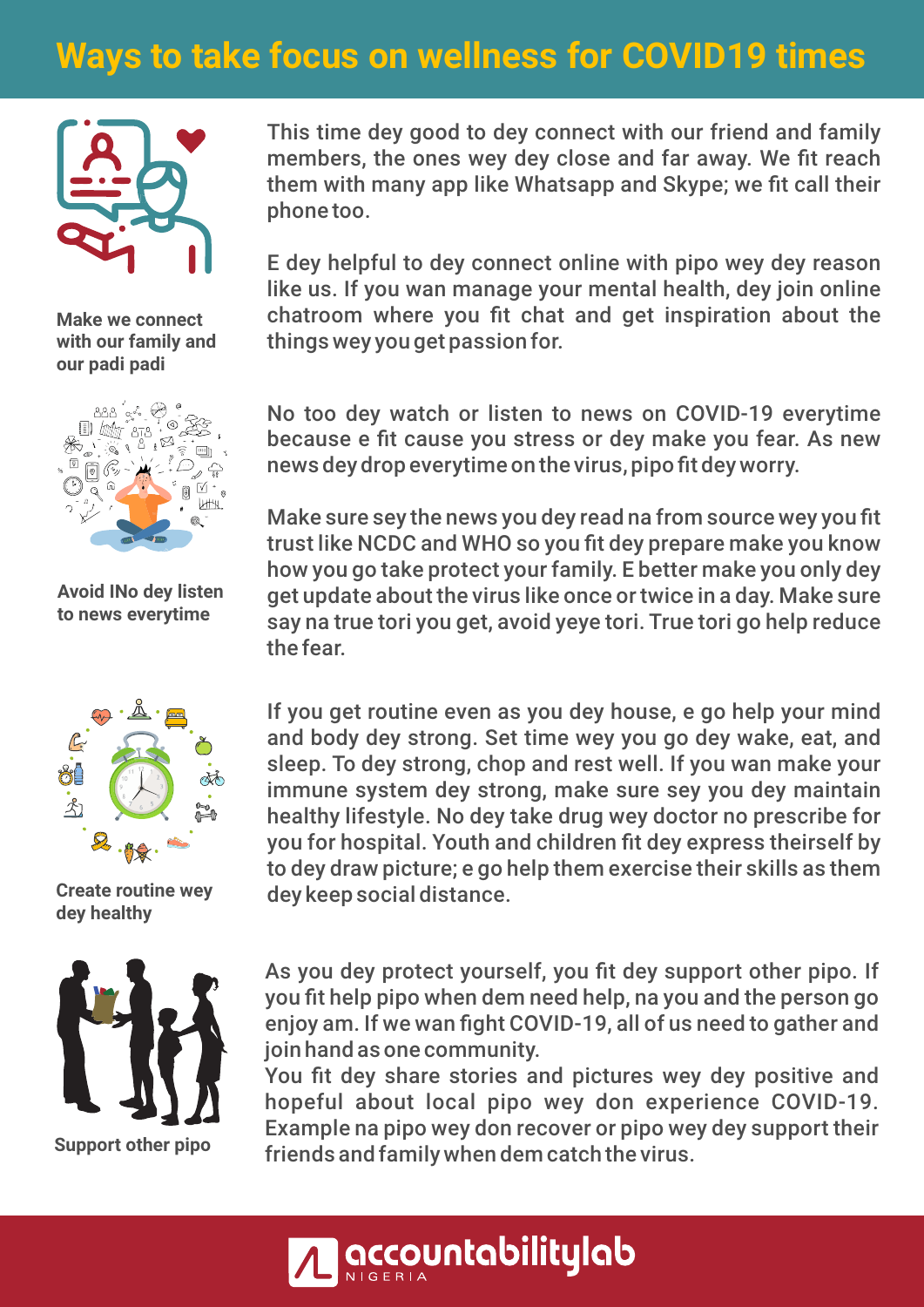### **YEYE TORI ( THE TORICAL STATE TO TRUE TORICAL STATE TO RIGHT**

**VS**

Dem don find coronavirus vaccine for Kano State

Plenty product don comot wey pipo dey use talk sey them be cure for COVID-19, but na lie; dem never test many of them and dem fit cause another wahala for your body.

#### You go fall sick if you wear ankara mask

I fit catch COVID-19 if I collect package wey come from country wey the virus dey.

WHO no dey look vaccine wey dem make for Africa; na only the foreign ones dem dey support

Alcohol fit flush the virus comot for body

Ankara mask fit help us stop this coronavirus to dey spread because even pipo wey e no dey show for dem body sey dem get am fit spread am. Even though you no fit catch any disease because you dey wear facemask, e dey important make you no wear am too long.

Evidence no dey sey COVID-19 dey follow imported goods or packages from the country wey get am. Till now, no case don dey Nigeria on top this matter.

Na weak dose of the virus dem dey use make vaccine wey go prevent COVID-19. Many of the drugs wey dem talk say fit stop the virus no fit be vaccine. WHO no dey against traditional medicine but dem wan test dem first to make sure say dem dey work and no dey cause another wahala for body.

Evidence no dey say alcohol fit stop or cure coronavirus. If you drink too much alcohol, you fit get health problem like liver disease and kidney problems.